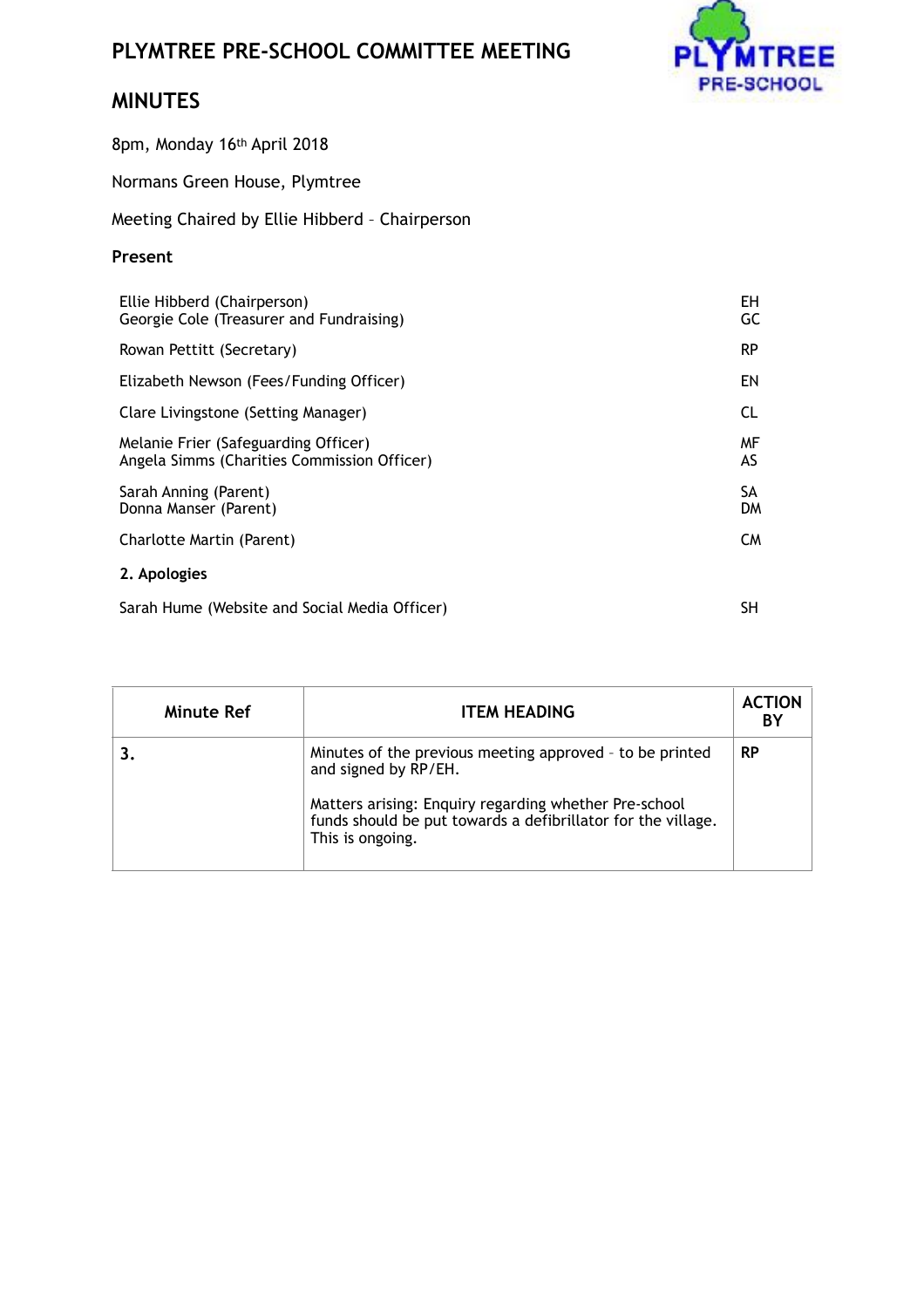| 4. | <b>Chair's Update</b>                                                                                                                                                                                                                                                                                                                                                                                                      |       |
|----|----------------------------------------------------------------------------------------------------------------------------------------------------------------------------------------------------------------------------------------------------------------------------------------------------------------------------------------------------------------------------------------------------------------------------|-------|
|    | EH has now received a DBS and confirmation of suitability<br>letter from Ofsted for AS. DBS received for MF, EH has<br>chased Ofsted for confirmation of suitability. EH to follow<br>up again and to ask MF to do so as well.                                                                                                                                                                                             | EH/MF |
|    | The Pre-School Learning Alliance Membership has been<br>renewed although GC confirmed that the full rate has been<br>deducted from the bank account. EH to query this with<br>PSLA as they agreed a preferential small setting rate<br>previously. This would mean we pay approximately £30 less<br>on the annual fee.                                                                                                     | EH    |
|    | The Ofsted membership renewal has been completed.                                                                                                                                                                                                                                                                                                                                                                          |       |
|    | The ICO registration renewal has been processed and paid<br>for. This is only applicable until 25/05/18 when the GDPR<br>comes into force, however we believe we are obliged to be<br>registered with ICO until this point.                                                                                                                                                                                                |       |
|    | <b>GDPR Update</b><br>EH, GC and CL have been working on data mapping in<br>preparation for GDPR. EH has produced a spreadsheet<br>showing what data we store and how we store it, for<br>different user groups (Employees/Committee/Parents/<br>Children). EH has also produced a Privacy Notice for each<br>user group. Staff privacy notices to be issued after a few<br>minor amendments, other user groups to follow. |       |
|    | CM provided information on storing data securely. Hard<br>copies should be stored securely in a locked place which is<br>inaccessible to anyone not requiring access to data. CL<br>confirmed current Pre-school data is locked in the Pre-<br>school cupboard. CL/Staff have a key. Staff data is kept in<br>a locked box, only CL has a key.                                                                             |       |
|    | Data stored and shared on a computer must be password<br>protected. It was suggested emailed committee<br>information should be password protected going forward.                                                                                                                                                                                                                                                          |       |
|    | We must be taking reasonable steps to ensure the privacy<br>and security of our data and ensuring any changes to data<br>storage and security are notified to the relevant parties.                                                                                                                                                                                                                                        | GC    |
|    | A query was raised over data stored with third parties, ie<br>Dance teacher/Rugbytots etc. CL confirmed that no<br>children's data is provided to these external parties. We<br>also need to check with Michelle on her data storage<br>arrangements - GC will check that.                                                                                                                                                 | EH    |
|    | EH is working to update the staff handbook with GDPR<br>information and Privacy Policy. EH will also review the<br>registration form CL issues to parents.                                                                                                                                                                                                                                                                 |       |
|    | <b>Expenses</b><br>EH/GC queried the process for Pre-school expenses with<br>CL. CL confirmed that small expenses (under £10) were<br>paid via Petty Cash, with income from sales of uniform<br>added as it is sold.                                                                                                                                                                                                       |       |
|    | For larger expenses, CL buys the item/s and provides GC<br>with her receipts. GC then reimburses CL.                                                                                                                                                                                                                                                                                                                       |       |
|    | CL confirmed she is buying fruit and veg from Plymtree<br>Community Shop weekly, but she is supplementing this<br>with more exotic purchases (mango/pineapple etc). CL<br>confirmed she is happy to continue doing this.                                                                                                                                                                                                   |       |
|    | GC queried whether CL/staff felt they could ask for money<br>for larger expenses and whether they felt the system was<br>working. CL confirmed she is happy with the current<br><u>uctam and ctaff ara cnanding for activities as thou roquira</u>                                                                                                                                                                         |       |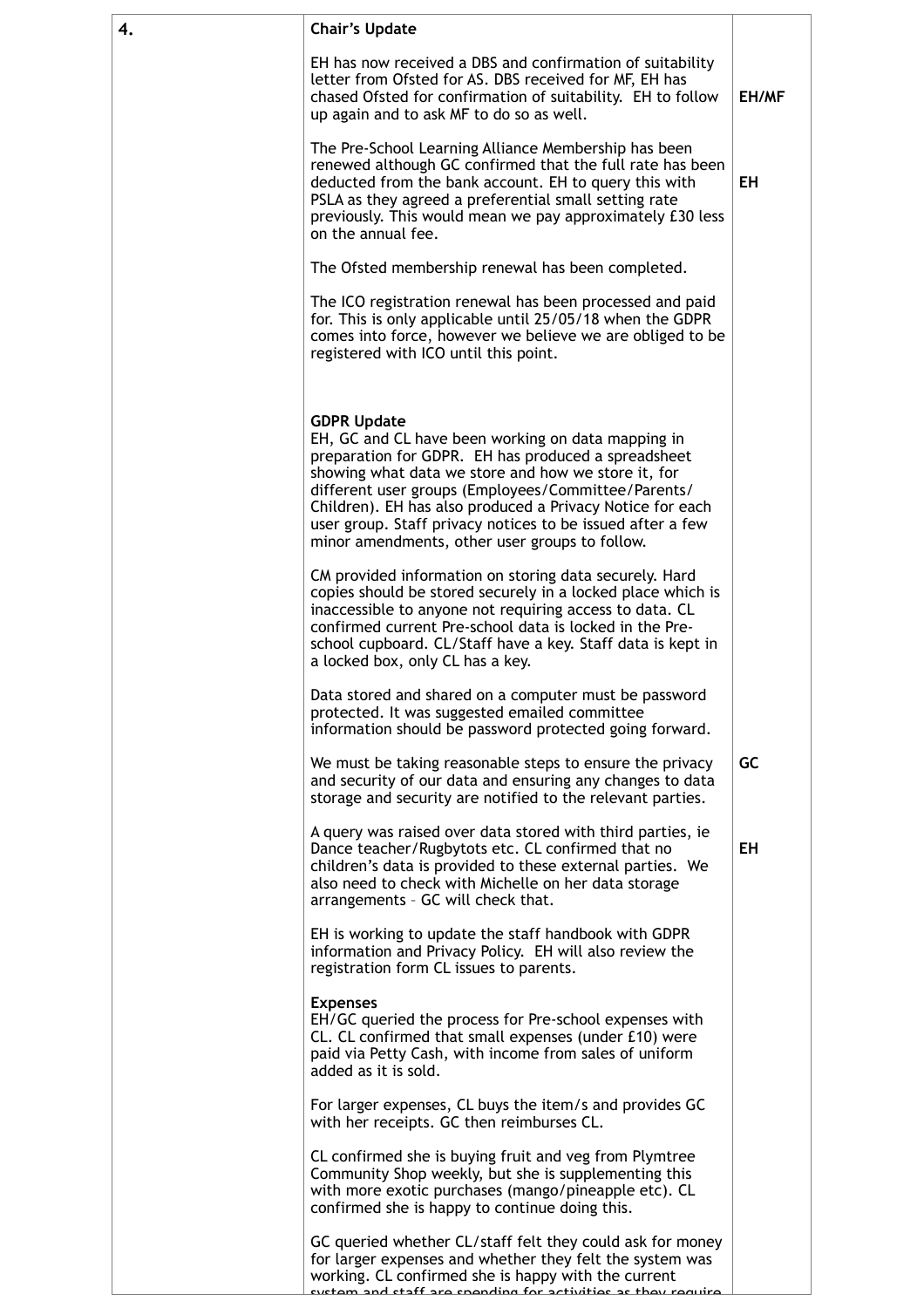| 5. | <b>Setting Manager's Report</b>                                                                                                                                                                                                                                                                                                                                                                                                                                                                                                                                                     |                                                                                          |
|----|-------------------------------------------------------------------------------------------------------------------------------------------------------------------------------------------------------------------------------------------------------------------------------------------------------------------------------------------------------------------------------------------------------------------------------------------------------------------------------------------------------------------------------------------------------------------------------------|------------------------------------------------------------------------------------------|
|    | CL confirmed that numbers are currently looking good with<br>20 children registered for places starting in the Autumn<br>Term. Most of the sessions are full. CL confirmed that we<br>will take up to 24 children. A parent has informed staff<br>that Clyst Hydon Primary School may be opening a<br>Foundation Stage Unit in September 2018, which may have<br>a negative impact on numbers if it goes ahead.                                                                                                                                                                     |                                                                                          |
|    | In light of this development, CL believes we need to<br>remind parents of the notice period and fees laid out in<br>the Payments and Funding Policy, as some parents are<br>claiming not to be aware.<br>RP to check policy regarding charging funded<br>children the notice period<br>CL to add to confirmation of registration letter<br>Admins to add to facebook page<br>- EN to add to Invoices<br>EN to send out email to parents informing them of<br>headcount week as standard each term, detailing<br>cancelation fees.                                                   | <b>RP</b><br><b>CL</b><br>RP/GC/<br><b>SH</b><br><b>EN</b><br><b>EN</b><br>EN/EH/<br>RP/ |
|    | CL requested a change to Friday hours from 9am - 12pm to<br>9.15am - 12.15am in line with our start time on Monday<br>and Wednesday as lots of children are late due to school<br>drop offs and confusion over start times. This was agreed,<br>commencing in September 2018. EN to add to letter to<br>parents/staff and EH to update Ofsted. RP to update<br>facebook page. SH to update website. CL to update<br>welcome pack/board/DISC etc.<br>CL requested a change to staff job titles. Request for Alex                                                                     | SH/CL<br>EH/SH/<br>CL                                                                    |
|    | and Angela to be called 'Pre-school Assistants' and Elaine<br>to be 'Pre-school Leader' in line with the setting name.<br>This was agreed by the committee. EH to confirm the<br>change to staff. CL to update boards/welcome pack etc.<br>SH to update website.                                                                                                                                                                                                                                                                                                                    |                                                                                          |
| 6. | <b>Treasurer's Report</b>                                                                                                                                                                                                                                                                                                                                                                                                                                                                                                                                                           |                                                                                          |
|    | GC reported that at the end of the financial year the Pre-<br>school account shows a surplus of circa £5000. This is up<br>from the last financial year which showed a deficit. GC<br>believes this is mainly due to lighter numbers last year<br>with good numbers this year. We have seen an increase in<br>the funded fees and we increased our non-funded rate in<br>line with this in September 2017. Expenses have been very<br>similar to last year with no increase to our rent.<br>The academic year also shows a surplus, again largely due<br>to higher numbers on roll. |                                                                                          |
| 7. | <b>Fees and Funding Update</b>                                                                                                                                                                                                                                                                                                                                                                                                                                                                                                                                                      |                                                                                          |
|    | Payments are up to date and the account is in credit by<br>£30.                                                                                                                                                                                                                                                                                                                                                                                                                                                                                                                     | <b>CL/EN</b>                                                                             |
|    | CL to provide EN with list of names for invoices this term.                                                                                                                                                                                                                                                                                                                                                                                                                                                                                                                         |                                                                                          |